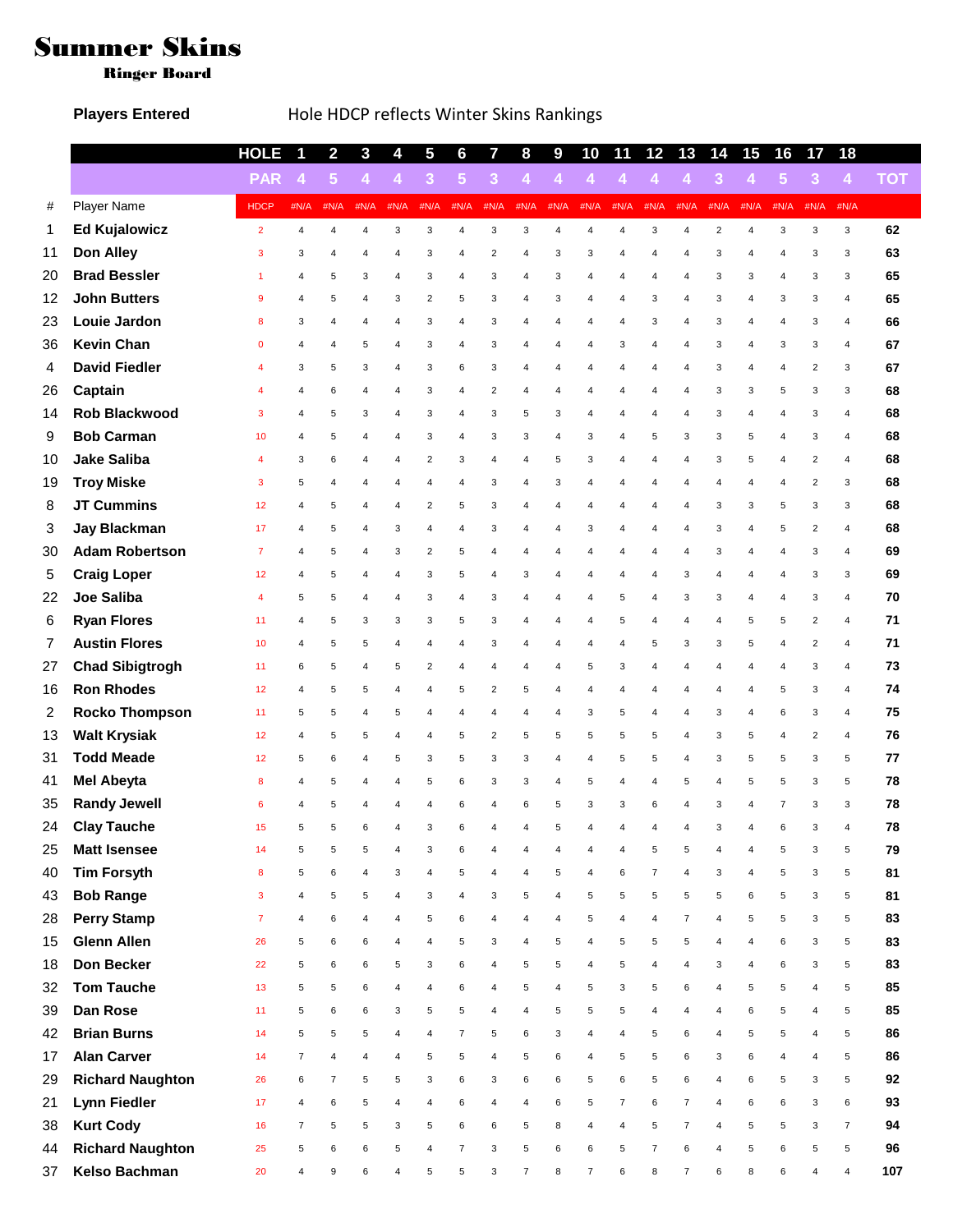|     | 133 Enter New Player                            | $\Omega$     |  |  |  |  |  |  |  |  |  |  |
|-----|-------------------------------------------------|--------------|--|--|--|--|--|--|--|--|--|--|
|     | <b>Enter New Player</b>                         | $\Omega$     |  |  |  |  |  |  |  |  |  |  |
| 134 |                                                 |              |  |  |  |  |  |  |  |  |  |  |
| 135 | <b>Enter New Player</b>                         | $\Omega$     |  |  |  |  |  |  |  |  |  |  |
| 136 | <b>Enter New Player</b>                         | $\mathbf 0$  |  |  |  |  |  |  |  |  |  |  |
| 137 | <b>Enter New Player</b>                         | $\mathbf{0}$ |  |  |  |  |  |  |  |  |  |  |
| 138 | <b>Enter New Player</b>                         | $\mathbf 0$  |  |  |  |  |  |  |  |  |  |  |
| 139 | <b>Enter New Player</b>                         | $\Omega$     |  |  |  |  |  |  |  |  |  |  |
| 140 | <b>Enter New Player</b>                         | $\mathbf 0$  |  |  |  |  |  |  |  |  |  |  |
| 141 | <b>Enter New Player</b>                         | $\mathbf{0}$ |  |  |  |  |  |  |  |  |  |  |
| 142 | <b>Enter New Player</b>                         | $\Omega$     |  |  |  |  |  |  |  |  |  |  |
| 143 | <b>Enter New Player</b>                         | $\Omega$     |  |  |  |  |  |  |  |  |  |  |
| 144 | <b>Enter New Player</b>                         | $\Omega$     |  |  |  |  |  |  |  |  |  |  |
| 145 | <b>Enter New Player</b>                         | $\Omega$     |  |  |  |  |  |  |  |  |  |  |
| 146 | <b>Enter New Player</b>                         | $\Omega$     |  |  |  |  |  |  |  |  |  |  |
| 147 | <b>Enter New Player</b>                         | $\Omega$     |  |  |  |  |  |  |  |  |  |  |
| 148 | <b>Enter New Player</b>                         | $\Omega$     |  |  |  |  |  |  |  |  |  |  |
| 149 | <b>Enter New Player</b>                         | $\mathbf{0}$ |  |  |  |  |  |  |  |  |  |  |
| 150 | <b>Enter New Player</b>                         | $\mathbf 0$  |  |  |  |  |  |  |  |  |  |  |
| 151 | <b>Enter New Player</b>                         | $\mathbf 0$  |  |  |  |  |  |  |  |  |  |  |
| 152 | <b>Enter New Player</b>                         | $\Omega$     |  |  |  |  |  |  |  |  |  |  |
| 153 | <b>Enter New Player</b>                         | $\mathbf{0}$ |  |  |  |  |  |  |  |  |  |  |
| 154 | <b>Enter New Player</b>                         | $\mathbf{0}$ |  |  |  |  |  |  |  |  |  |  |
| 155 | <b>Enter New Player</b>                         | $\Omega$     |  |  |  |  |  |  |  |  |  |  |
| 156 | <b>Enter New Player</b>                         | $\Omega$     |  |  |  |  |  |  |  |  |  |  |
| 157 | <b>Enter New Player</b>                         | $\Omega$     |  |  |  |  |  |  |  |  |  |  |
| 158 | <b>Enter New Player</b>                         | $\Omega$     |  |  |  |  |  |  |  |  |  |  |
| 159 | <b>Enter New Player</b>                         | $\Omega$     |  |  |  |  |  |  |  |  |  |  |
| 160 | <b>Enter New Player</b>                         | $\Omega$     |  |  |  |  |  |  |  |  |  |  |
| 161 | <b>Enter New Player</b>                         | $\Omega$     |  |  |  |  |  |  |  |  |  |  |
|     | 162 Enter New Player                            | $\mathbf 0$  |  |  |  |  |  |  |  |  |  |  |
|     |                                                 | 0            |  |  |  |  |  |  |  |  |  |  |
|     | 163 Enter New Player<br><b>Enter New Player</b> | $\mathbf 0$  |  |  |  |  |  |  |  |  |  |  |
| 164 |                                                 | $\mathbf{0}$ |  |  |  |  |  |  |  |  |  |  |
| 165 | <b>Enter New Player</b>                         |              |  |  |  |  |  |  |  |  |  |  |
| 166 | <b>Enter New Player</b>                         | $\mathbf{0}$ |  |  |  |  |  |  |  |  |  |  |
| 167 | <b>Enter New Player</b>                         | $\mathbf{0}$ |  |  |  |  |  |  |  |  |  |  |
| 168 | <b>Enter New Player</b>                         | $\mathbf{0}$ |  |  |  |  |  |  |  |  |  |  |
| 169 | <b>Enter New Player</b>                         | $\mathbf{0}$ |  |  |  |  |  |  |  |  |  |  |
| 170 | <b>Enter New Player</b>                         | $\Omega$     |  |  |  |  |  |  |  |  |  |  |
| 171 | <b>Enter New Player</b>                         | $\Omega$     |  |  |  |  |  |  |  |  |  |  |
| 172 | <b>Enter New Player</b>                         | $\Omega$     |  |  |  |  |  |  |  |  |  |  |
| 173 | <b>Enter New Player</b>                         | $\mathbf{0}$ |  |  |  |  |  |  |  |  |  |  |
| 174 | <b>Enter New Player</b>                         | $\Omega$     |  |  |  |  |  |  |  |  |  |  |
| 175 | <b>Enter New Player</b>                         | $\mathbf{0}$ |  |  |  |  |  |  |  |  |  |  |
| 176 | <b>Enter New Player</b>                         | $\mathbf{0}$ |  |  |  |  |  |  |  |  |  |  |
| 177 | <b>Enter New Player</b>                         | $\mathbf{0}$ |  |  |  |  |  |  |  |  |  |  |
| 178 | <b>Enter New Player</b>                         | $\Omega$     |  |  |  |  |  |  |  |  |  |  |
| 179 | <b>Enter New Player</b>                         | $\mathbf{0}$ |  |  |  |  |  |  |  |  |  |  |
| 180 | <b>Enter New Player</b>                         | $\mathbf{0}$ |  |  |  |  |  |  |  |  |  |  |
| 181 | <b>Enter New Player</b>                         | $\mathbf{0}$ |  |  |  |  |  |  |  |  |  |  |
| 182 | <b>Enter New Player</b>                         | $\mathbf{0}$ |  |  |  |  |  |  |  |  |  |  |
|     | 183 Enter New Player                            | $\bf{0}$     |  |  |  |  |  |  |  |  |  |  |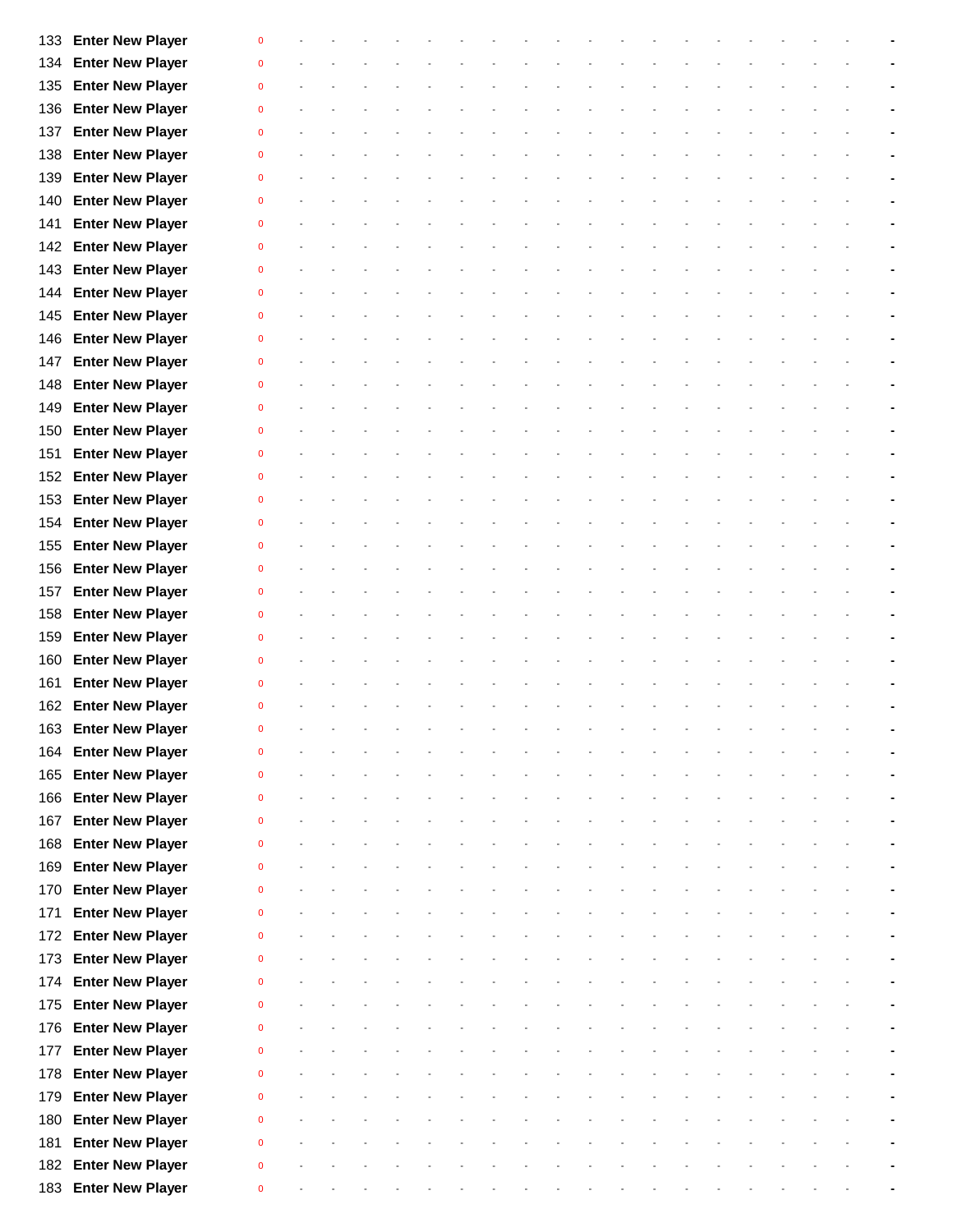|     | 184 Enter New Player    | $\Omega$     |  |  |  |  |  |  |  |  |  |  |
|-----|-------------------------|--------------|--|--|--|--|--|--|--|--|--|--|
| 185 | <b>Enter New Player</b> | $\Omega$     |  |  |  |  |  |  |  |  |  |  |
| 186 | <b>Enter New Player</b> | $\Omega$     |  |  |  |  |  |  |  |  |  |  |
| 187 | <b>Enter New Player</b> | $\mathbf 0$  |  |  |  |  |  |  |  |  |  |  |
| 188 | <b>Enter New Player</b> | $\mathbf{0}$ |  |  |  |  |  |  |  |  |  |  |
| 189 | <b>Enter New Player</b> | $\mathbf 0$  |  |  |  |  |  |  |  |  |  |  |
| 190 | <b>Enter New Player</b> | $\Omega$     |  |  |  |  |  |  |  |  |  |  |
| 191 | <b>Enter New Player</b> | $\mathbf 0$  |  |  |  |  |  |  |  |  |  |  |
| 192 | <b>Enter New Player</b> | $\mathbf{0}$ |  |  |  |  |  |  |  |  |  |  |
| 193 | <b>Enter New Player</b> | $\Omega$     |  |  |  |  |  |  |  |  |  |  |
| 194 | <b>Enter New Player</b> | $\Omega$     |  |  |  |  |  |  |  |  |  |  |
| 195 | <b>Enter New Player</b> | $\Omega$     |  |  |  |  |  |  |  |  |  |  |
| 196 | <b>Enter New Player</b> | $\Omega$     |  |  |  |  |  |  |  |  |  |  |
| 197 | <b>Enter New Player</b> | $\Omega$     |  |  |  |  |  |  |  |  |  |  |
| 198 | <b>Enter New Player</b> | $\Omega$     |  |  |  |  |  |  |  |  |  |  |
| 199 | <b>Enter New Player</b> | $\Omega$     |  |  |  |  |  |  |  |  |  |  |
| 200 | <b>Enter New Player</b> | $\mathbf{0}$ |  |  |  |  |  |  |  |  |  |  |
| 201 | <b>Enter New Player</b> | $\mathbf 0$  |  |  |  |  |  |  |  |  |  |  |
| 202 | <b>Enter New Player</b> | $\mathbf 0$  |  |  |  |  |  |  |  |  |  |  |
| 203 | <b>Enter New Player</b> | $\Omega$     |  |  |  |  |  |  |  |  |  |  |
| 204 | <b>Enter New Player</b> | $\mathbf{0}$ |  |  |  |  |  |  |  |  |  |  |
| 205 | <b>Enter New Player</b> | $\mathbf{0}$ |  |  |  |  |  |  |  |  |  |  |
| 206 | <b>Enter New Player</b> | $\Omega$     |  |  |  |  |  |  |  |  |  |  |
| 207 | <b>Enter New Player</b> | $\Omega$     |  |  |  |  |  |  |  |  |  |  |
| 208 | <b>Enter New Player</b> | $\Omega$     |  |  |  |  |  |  |  |  |  |  |
| 209 | <b>Enter New Player</b> | $\Omega$     |  |  |  |  |  |  |  |  |  |  |
| 210 | <b>Enter New Player</b> | $\Omega$     |  |  |  |  |  |  |  |  |  |  |
| 211 | <b>Enter New Player</b> | $\Omega$     |  |  |  |  |  |  |  |  |  |  |
|     | 212 Enter New Player    |              |  |  |  |  |  |  |  |  |  |  |
|     | 213 Enter New Player    | $\mathbf 0$  |  |  |  |  |  |  |  |  |  |  |
| 214 | <b>Enter New Player</b> | 0            |  |  |  |  |  |  |  |  |  |  |
| 215 | <b>Enter New Player</b> | $\mathbf 0$  |  |  |  |  |  |  |  |  |  |  |
| 216 | <b>Enter New Player</b> | $\mathbf{0}$ |  |  |  |  |  |  |  |  |  |  |
| 217 | <b>Enter New Player</b> | $\mathbf{0}$ |  |  |  |  |  |  |  |  |  |  |
| 218 | <b>Enter New Player</b> | $\mathbf{0}$ |  |  |  |  |  |  |  |  |  |  |
| 219 | <b>Enter New Player</b> | $\mathbf{0}$ |  |  |  |  |  |  |  |  |  |  |
| 220 | <b>Enter New Player</b> | $\mathbf{0}$ |  |  |  |  |  |  |  |  |  |  |
| 221 | <b>Enter New Player</b> | $\Omega$     |  |  |  |  |  |  |  |  |  |  |
| 222 | <b>Enter New Player</b> | $\mathbf{0}$ |  |  |  |  |  |  |  |  |  |  |
| 223 | <b>Enter New Player</b> | $\mathbf{0}$ |  |  |  |  |  |  |  |  |  |  |
| 224 | <b>Enter New Player</b> | $\mathbf{0}$ |  |  |  |  |  |  |  |  |  |  |
| 225 | <b>Enter New Player</b> | $\mathbf{0}$ |  |  |  |  |  |  |  |  |  |  |
| 226 | <b>Enter New Player</b> | $\mathbf{0}$ |  |  |  |  |  |  |  |  |  |  |
| 227 | <b>Enter New Player</b> | $\mathbf{0}$ |  |  |  |  |  |  |  |  |  |  |
| 228 | <b>Enter New Player</b> | $\mathbf{0}$ |  |  |  |  |  |  |  |  |  |  |
| 229 | <b>Enter New Player</b> | $\mathbf{0}$ |  |  |  |  |  |  |  |  |  |  |
| 230 | <b>Enter New Player</b> | $\mathbf{0}$ |  |  |  |  |  |  |  |  |  |  |
| 231 | <b>Enter New Player</b> | $\mathbf{0}$ |  |  |  |  |  |  |  |  |  |  |
| 232 | <b>Enter New Player</b> | $\mathbf{0}$ |  |  |  |  |  |  |  |  |  |  |
| 233 | <b>Enter New Player</b> | $\mathbf{0}$ |  |  |  |  |  |  |  |  |  |  |
| 234 | <b>Enter New Player</b> | $\bf{0}$     |  |  |  |  |  |  |  |  |  |  |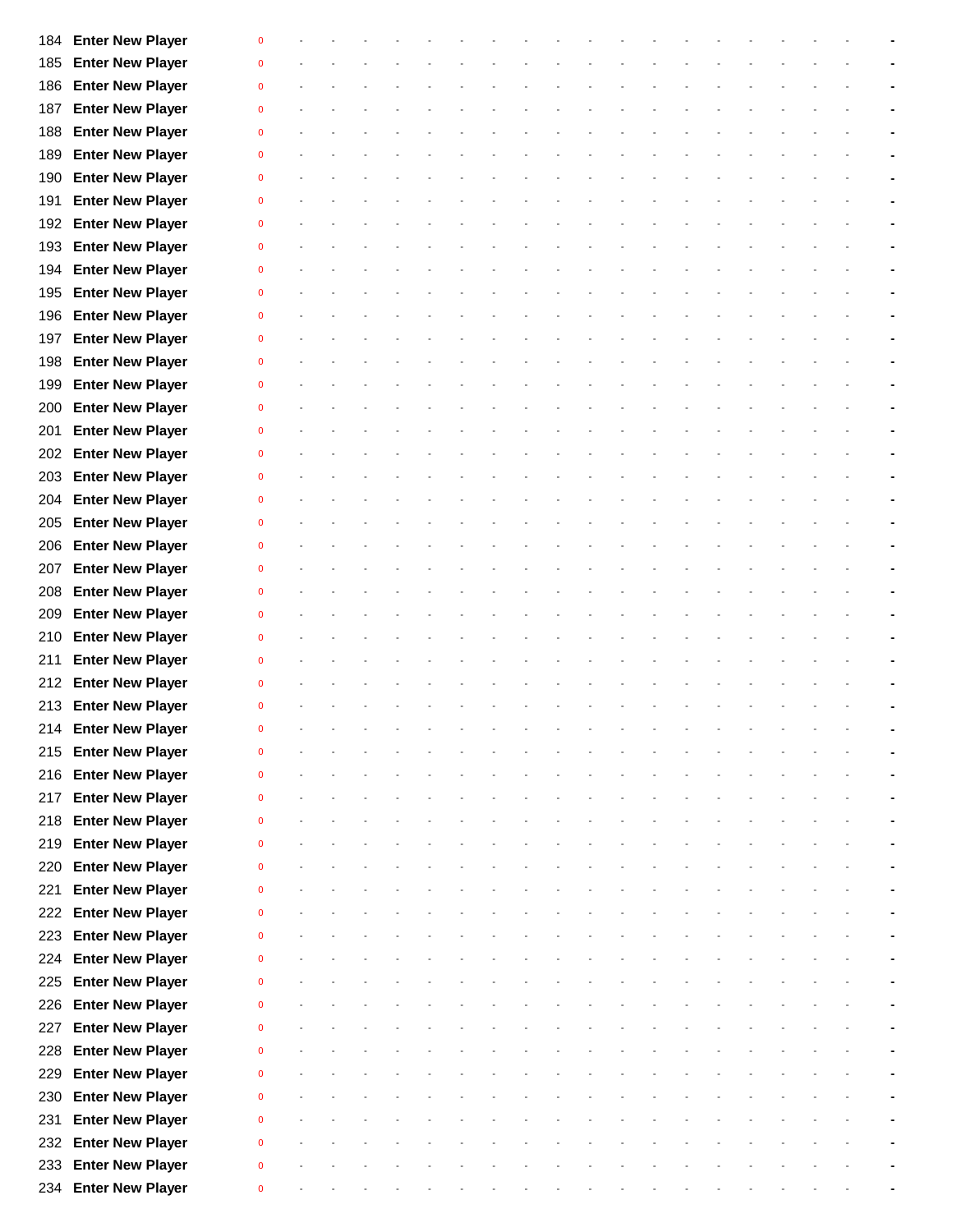|     | 235 Enter New Player    | $\mathbf 0$  |  |  |  |  |  |  |  |  |  |  |
|-----|-------------------------|--------------|--|--|--|--|--|--|--|--|--|--|
| 236 | <b>Enter New Player</b> | $\mathbf 0$  |  |  |  |  |  |  |  |  |  |  |
| 237 | <b>Enter New Player</b> | $\mathbf{0}$ |  |  |  |  |  |  |  |  |  |  |
| 238 | <b>Enter New Player</b> | $\mathbf{0}$ |  |  |  |  |  |  |  |  |  |  |
| 239 | <b>Enter New Player</b> | $\mathbf{0}$ |  |  |  |  |  |  |  |  |  |  |
| 240 | <b>Enter New Player</b> | $\mathbf{0}$ |  |  |  |  |  |  |  |  |  |  |
| 241 | <b>Enter New Player</b> | $\mathbf 0$  |  |  |  |  |  |  |  |  |  |  |
| 242 | <b>Enter New Player</b> | $\mathbf{0}$ |  |  |  |  |  |  |  |  |  |  |
| 243 | <b>Enter New Player</b> | $\mathbf{0}$ |  |  |  |  |  |  |  |  |  |  |
| 244 | <b>Enter New Player</b> | $\Omega$     |  |  |  |  |  |  |  |  |  |  |
| 245 | <b>Enter New Player</b> | $\Omega$     |  |  |  |  |  |  |  |  |  |  |
| 246 | <b>Enter New Player</b> | $\Omega$     |  |  |  |  |  |  |  |  |  |  |
| 247 | <b>Enter New Player</b> | $\mathbf{0}$ |  |  |  |  |  |  |  |  |  |  |
| 248 | <b>Enter New Player</b> | $\mathbf 0$  |  |  |  |  |  |  |  |  |  |  |
| 249 | <b>Enter New Player</b> | $\mathbf{0}$ |  |  |  |  |  |  |  |  |  |  |
| 250 | <b>Enter New Player</b> | $\mathbf 0$  |  |  |  |  |  |  |  |  |  |  |
| 251 | <b>Enter New Player</b> | $\mathbf{0}$ |  |  |  |  |  |  |  |  |  |  |
| 252 | <b>Enter New Player</b> | $\mathbf 0$  |  |  |  |  |  |  |  |  |  |  |
| 253 | <b>Enter New Player</b> | $\mathbf{0}$ |  |  |  |  |  |  |  |  |  |  |
| 254 | <b>Enter New Player</b> | $\mathbf 0$  |  |  |  |  |  |  |  |  |  |  |
| 255 | <b>Enter New Player</b> | $\mathbf{0}$ |  |  |  |  |  |  |  |  |  |  |
| 256 | <b>Enter New Player</b> | $\mathbf{0}$ |  |  |  |  |  |  |  |  |  |  |
| 257 | <b>Enter New Player</b> | $\Omega$     |  |  |  |  |  |  |  |  |  |  |
| 258 | <b>Enter New Player</b> | $\mathbf 0$  |  |  |  |  |  |  |  |  |  |  |
| 259 | <b>Enter New Player</b> | $\Omega$     |  |  |  |  |  |  |  |  |  |  |
| 260 | <b>Enter New Player</b> | $\mathbf{0}$ |  |  |  |  |  |  |  |  |  |  |
| 261 | <b>Enter New Player</b> | $\mathbf{0}$ |  |  |  |  |  |  |  |  |  |  |
| 262 | <b>Enter New Player</b> | $\mathbf{0}$ |  |  |  |  |  |  |  |  |  |  |
|     | 263 Enter New Player    | $\Omega$     |  |  |  |  |  |  |  |  |  |  |
|     | 264 Enter New Player    | $\mathbf{0}$ |  |  |  |  |  |  |  |  |  |  |
| 265 | <b>Enter New Player</b> | 0            |  |  |  |  |  |  |  |  |  |  |
| 266 | <b>Enter New Player</b> | $\mathbf 0$  |  |  |  |  |  |  |  |  |  |  |
| 267 | <b>Enter New Player</b> | $\mathbf{0}$ |  |  |  |  |  |  |  |  |  |  |
| 268 | <b>Enter New Player</b> | $\mathbf{0}$ |  |  |  |  |  |  |  |  |  |  |
| 269 | <b>Enter New Player</b> | $\mathbf 0$  |  |  |  |  |  |  |  |  |  |  |
| 270 | <b>Enter New Player</b> | $\mathbf 0$  |  |  |  |  |  |  |  |  |  |  |
| 271 | <b>Enter New Player</b> | $\mathbf 0$  |  |  |  |  |  |  |  |  |  |  |
| 272 | <b>Enter New Player</b> | $\mathbf 0$  |  |  |  |  |  |  |  |  |  |  |
| 273 | <b>Enter New Player</b> | $\mathbf{0}$ |  |  |  |  |  |  |  |  |  |  |
| 274 | <b>Enter New Player</b> | $\mathbf 0$  |  |  |  |  |  |  |  |  |  |  |
| 275 | <b>Enter New Player</b> | $\mathbf{0}$ |  |  |  |  |  |  |  |  |  |  |
| 276 | <b>Enter New Player</b> | $\mathbf 0$  |  |  |  |  |  |  |  |  |  |  |
| 277 | <b>Enter New Player</b> | $\mathbf{0}$ |  |  |  |  |  |  |  |  |  |  |
| 278 | <b>Enter New Player</b> | $\mathbf 0$  |  |  |  |  |  |  |  |  |  |  |
| 279 | <b>Enter New Player</b> | $\mathbf{0}$ |  |  |  |  |  |  |  |  |  |  |
| 280 | <b>Enter New Player</b> | $\mathbf 0$  |  |  |  |  |  |  |  |  |  |  |
| 281 | <b>Enter New Player</b> | $\mathbf 0$  |  |  |  |  |  |  |  |  |  |  |
| 282 | <b>Enter New Player</b> | $\mathbf 0$  |  |  |  |  |  |  |  |  |  |  |
| 283 | <b>Enter New Player</b> | $\Omega$     |  |  |  |  |  |  |  |  |  |  |
| 284 | <b>Enter New Player</b> | $\Omega$     |  |  |  |  |  |  |  |  |  |  |
|     | 285 Enter New Player    | $\pmb{0}$    |  |  |  |  |  |  |  |  |  |  |
|     |                         |              |  |  |  |  |  |  |  |  |  |  |